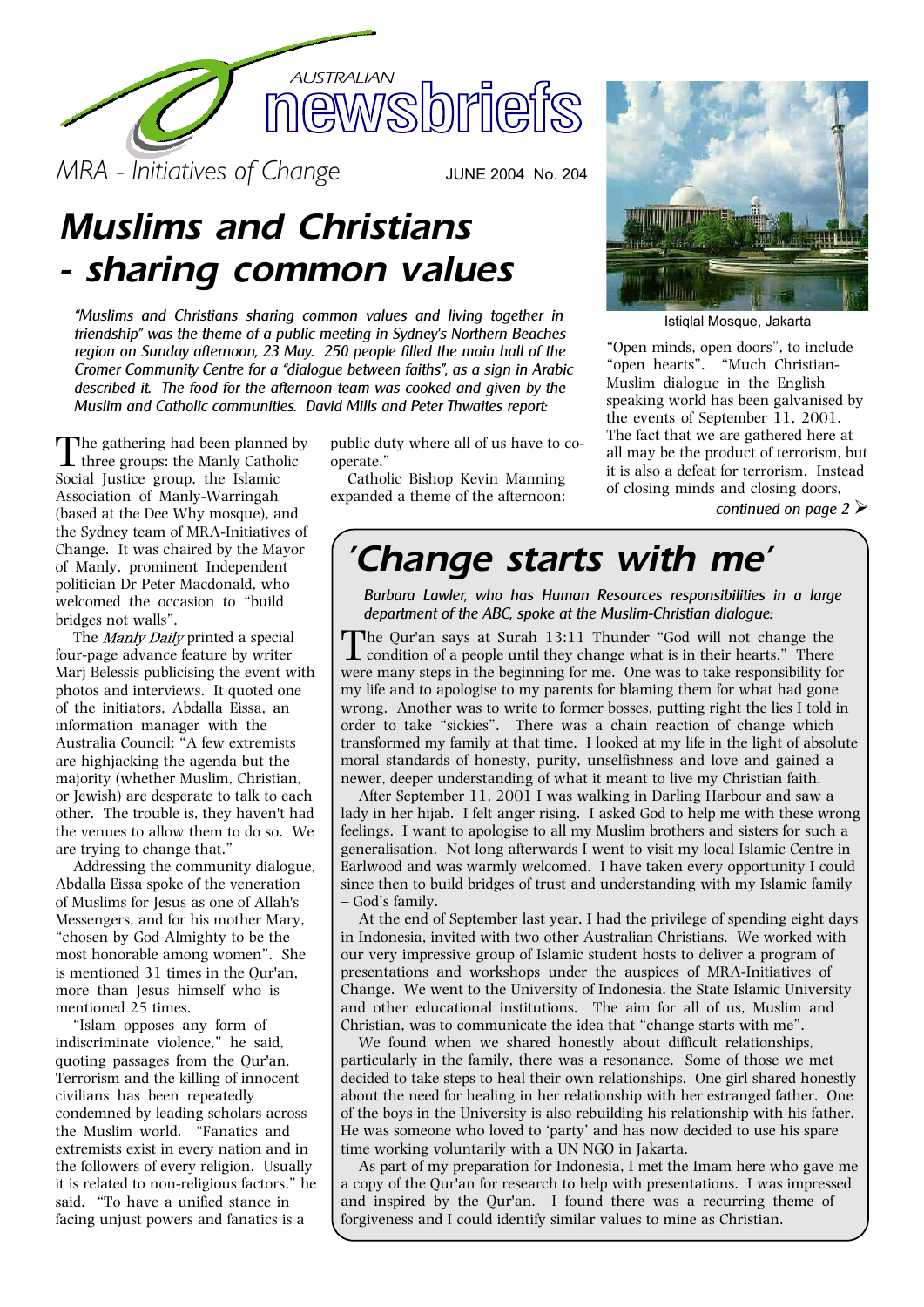### *Action for Life in Cambodia & Vietnam Learning from those who suffered*

*After leaving Thailand, Australians Natasha Davis and Rob Wood have based in Cambodia along with Fredric and Pilar Griffin (USA), Wambui Nguyo (Kenya, Peter Heyes (Canada), Violeta Frimu (Moldova), Ngan Lay (Malaysia), Vith Kim (Cambodia), Laura Trevelyan and Bhavesh Patel (UK). They write:*

The heat was quite literally a hot<br>topic of conversation when we<br>to be welly first arrived in Cambodia. We felt like the "Not much Action, not much Life!" team but we're slowly adapting.

We've been meeting an amazing array of change-makers, supporting the local MRA-IC teams and organis ing the next Asia-Pacific Youth Con ference (APYC) with the Khmer Youth Association (KYA).

The last APYC in Malaysia had a big impact on the Cambodians who attended. As one of them shared re-

### ÿ *continued from page 1*

your presence here today moves our communities towards opening minds, doors and indeed hearts." He referred to the late Cardinal König of Vienna, mourned as a friend by Muslims and Jews as well as Christians. "For him every meeting with an individual was an authentic human encounter." König's successor, Cardinal Schön born, also says that in inter-religious dialogue "friendship is the key".

"In a world in which communication was never technically easier, we have fewer and fewer true encounters with our fellow human beings. We can never know people if we do not talk to them," said Bishop Manning. He suggested that it was important to talk about the differences as well as the similarities between religions as part of increasing understanding and mutual respect.

### *Muslim women*

Majdolin Khatib, an Optometry student from the University of NSW who wears the hijab, described being a young Muslim woman in a non- Muslim society. She asked the audience not to judge a book by its cover but to read what is inside. "Muslim women are not oppressed and ignorant." Wendie Wilkie of the Uniting Church National Assembly suggested that Islam often honours and protects women better than Western culture. She spoke of her work with the *Journey of Promise* program in which young Jews, Christ ians and Muslims work together.

Barbara Lawler, working in human

cently: "At first I could not understand why people were talking about their personal lives. I never shared anything because I felt vulnerable. Then I asked my roommate why she shared and ended up opening up to her. I admitted that my parents were divorced and that I felt very embarrassed about it and pretended we were a happy family. Now I am not afraid to share honestly about myself and I realise that people become friends not only because of a common commitment but also through constant honesty and sharing."

resources at the ABC, told of the anger she had felt against Muslims after the 11 September attacks, and apologised to the Muslims present for this "generalisation" *(see box page 1)*.

Youth worker Ahmed Khodr (also on the panel), a former school captain at Condell Park High, responded later: "As the sister said, we start from ourselves. Am I living the way I am meant to live, or just doing what everyone else does?"

During the discussion at the end some in the audience questioned the Muslims about perceived discrimination against women, including the practice of female circumcision. This in fact is not required in Islam. As Abdalla Eissa explained, it is important to distinguish between the religion and local traditional cultures, especially when many Islamic countries still belong to the third world.

People eagerly took copies of the 2003 Collaroy Conference report and one man quoted Cornelio Sommaruga's keynote address during the discussion. Donations covered expenses and made it possible to contribute to two orphanages in Afghanistan and Iraq.

Preparations for the dialogue began several months ago with a few individuals who had been inspired by other such actions: the large meeting in Greystanes last October, and before that the MRA-IC International conference in Collaroy in April 2003. Another occasion is being planned in Sydney's north-west Hills district on 30 July.

Many people gave their names to participate in an ongoing inter-faith friendship group in Manly-Warringah.

#### *Laura writes*

It was good for me to land here in the hottest month of the year because it felt hellish. It was a constant reminder of the living hell that so many went through during the Pol Pot regime. I remember watching it on the news at about nine years old. At times it feels surreal that I am here now working alongside men the same age as me who grew up in Khmer Rouge chil dren's camps. Separated from their parents they were forced to do hard labour in the fields (dead bodies lying around were a common sight).

For the last 10 years they have poured their all into the Khmer Youth Association (KYA), an NGO raising awareness on such issues as domestic violence, drug addiction and HIV Aids. It is an exciting new development that Action for Life and the KYA are working in partnership. Without a doubt lives are going to be changed during the APYC conference and my hope is that all of us leave with the kind of passion that sustains these young adults in their daily quest to heal and re-build their country.

#### *Rob writes:*

In Phnom Penh we visited Lay Prohas, the Secretary of State for Plan ning, who grew up in Australia where his parents and siblings are settled, and chose to return to Cambodia in order to offer his help and particular skills for the ongoing development of his home land. Over a three-hour conversation he shared this and other important choices which have marked his jour ney into public life here.

One particularly significant mile stone was his decision to refuse a 17 million dollar bribe to turn a blind eye to the continued illegal logging of Cambodia's forests. Towards the end of our time together he said, "I am a person of the heart and want to work with people of the heart." We hope that the friendship between him and friends in our Cambodian team who were there with us will continue to grow and bear fruit.

### *Kim adds:*

Another of the incredible personalities we met is Kassie Neou, chief negotiator for the Royalist party (Funcinpec) cur rently working towards the develop ment of a tripartite government. As I listened to his story and heard how he not only forgave, but made a friend of,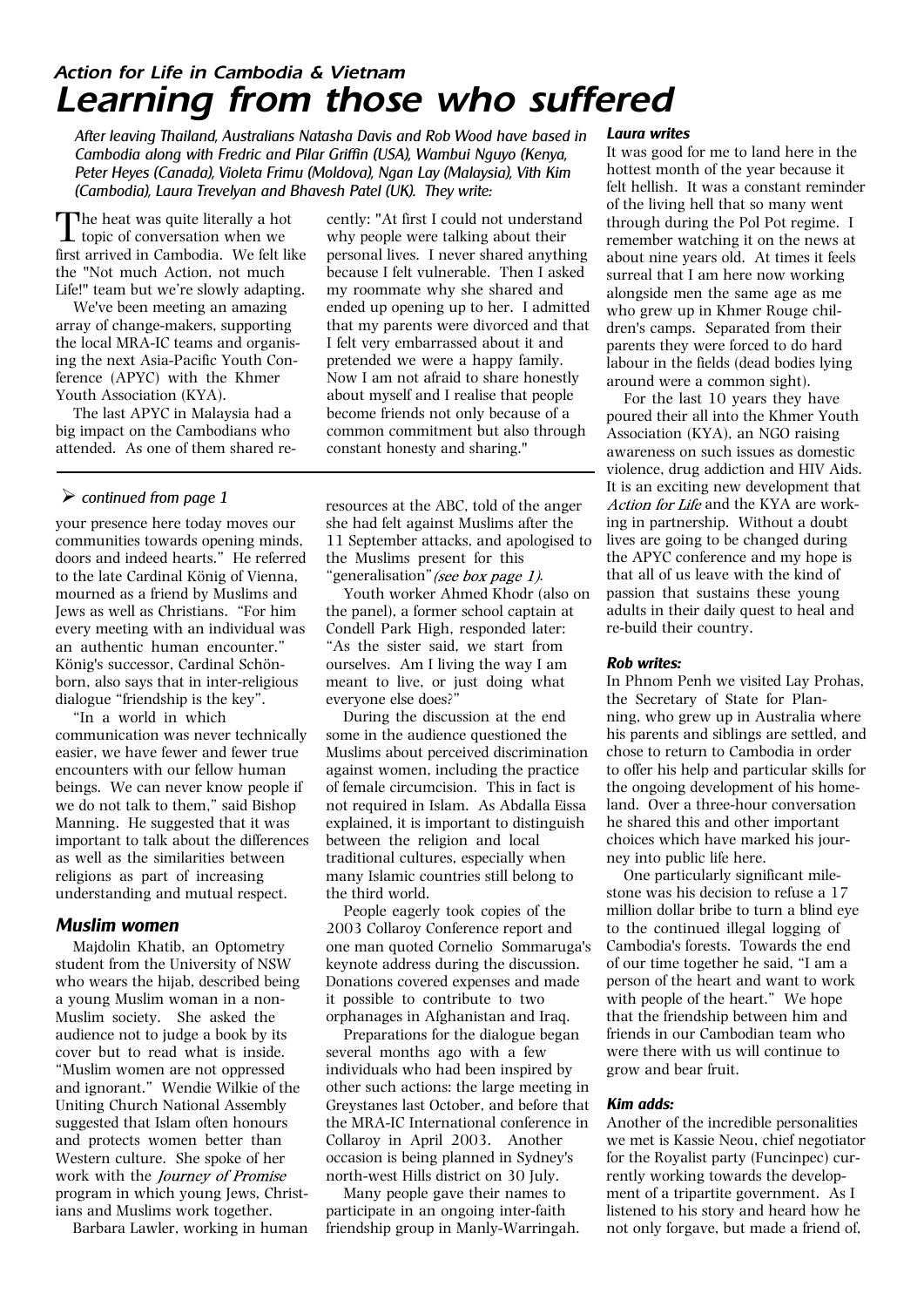### *Action for Life continued*

the Khmer Rouge soldier who tortured him, I realised just how much I need to learn forgiveness.

#### *Fredric writes:*

As a US citizen, coming to Cambodia has been very educational. I was largely unaware of the suffering we had caused this country. I didn't know, for example, that more bombs had been dropped on Cambodia during the Vietnam war than in Vietnam it self. Regardless of the reasons of the US involvement, the destruction and pain caused was significant. As an American I feel I need to say "sorry" to the people of Cambodia. Likewise, as an American visiting Vietnam this feel ing is intensified several times over. The need for my nation to own up to its actions seems as pertinent now, looking at the crisis in the Middle East, as it was (and still is) during the Viet nam War.

### *Vietnam*

*From Cambodia, the group travelled to Vietnam where they were joined by Australian Phan To Loan and Dang Thi Hai from England, before return ing to Cambodia. They write:*

Some of the most fruitful times were our meetings with the four Viet namese who attended the last APYC, and their friends. They were touched by the life experiences we shared and the challenging questions we asked. We are delighted that 24 of them have applied to come to the APYC. One student said: "Although I have only known AfL for three weeks, I have learned many things. At the begin ning I just thought I would practise my English but after I met all of you everything changed. I discovered there are still a lot of things to do and learn besides studying. Thank you for helping the young Vietnamese find their bigger purpose in life." Another said: "When I was a child I wanted to become a businessman. I believe that after attending APYC I will become a good businessman. I am asking 'what do I need to put right in my life, and what special skills do I have to help make a better world?'"

We were fortunate to meet Sister Tam Van at the Buddhist pagoda where she is Abbess. She touched us with stories of her struggles in becom ing a nun, and her deep concern for people and nature. We hope she will be able to come to the APYC to speak about the role of Buddhism in creating lasting peace for the region.

### *Taiwan...*

*Nigel Heywood and Christina DeAn gelis have been travelling in Taiwan and Korea with the East AsiaAfL team. The team writes:*

One of our main objectives in Tai- wan is to reach out to university students. Hearing students share their personal lives in small groups and tell ing our own experiences helped us connect on a deeper level. During one presentation Keith spoke of his journey repairing his relationship with his brother and father. As soon as he had finished sharing one of the students asked to speak. He talked about his own family, his eyes filled with tears.

The Taiwan MRA-IC team is an in spiration for all of us. Commitment, organisation and hard work probably give you a very simple description of what we found here.

Regular story-sharing with some of the local MRA-IC team is inspirational; many of them have been involved for more than 20 years. Among some of the secrets of their success as a team we found the following:

**1.** Good teamwork of committed people. That includes regular meet ings, shared responsibility and inclu siveness in decision-making. Taiwan is very good not only at manufacturing, but also at producing chairmen in their MRA team.

**2.** Full-time MRA workers, sup ported by the whole team. If even one or two are available for 1-5 years, they make a difference.

**3.** Regular newsletters to keep the team informed, ensure transparency, and to connect with the wider world.

### *Korea*

*After miraculously obtaining visas, Nigel and three of the team left for the chilly spring weather of Korea where they were welcomed by the Seoul MRA team. They write:*

We've been interacting with youth groups and individuals in the universi ties. A highlight was meeting the Ven erable Mother Park Chung-Soo, a Won Buddhist nun. Her work has taken her to 53 countries, helping to build schools, hospitals and establish or phanages. We learned that uncondi tional LOVE is what keeps her going. She says: "My mind is full of plans and struggles how to help others. I have no space to hate or think of evil things. When I see people suffering and I can do something to help, I have to take action or I cannot rest."

### *Singapore...*

*Meanwhile, Mike and Jean Brown, Clara Cheong and Chris Lancaster have been with a third team visiting Singapore and then on to Indonesia. Clara writes:*

Arriving in Singapore was a huge culture shock. Late night drinking and partying are the main forms of entertainment for the younger genera tion here. Initially I was quite critical, but I realised how quick I was to judge other cultures when my hometown, Sydney, experiences similar problems.

Three of my aunties took our group out to a huge 10-course lunch and shared their stories with us. They are the family of Ee Peng Liang who is re nowned for his work helping the less fortunate in Singapore. He escaped death three times during the Japanese occupation of Singapore and believed that God had saved him in order to serve his community through charity work. He has passed away, but his children are continuing in his spirit through their volunteer work coun seling abused women and children.

## *... and Indonesia*

### *Mike writes:*

The short Life Matters course for 55 people over two and a half days up in the mountains was wonderful - cool and beautiful, quiet, and full of vibrant friendly young people dying to talk (or sing) with us night and day. Some really moving sharing. We also had a four-hour program at the University of Indonesia.

We had two hours with Inayah Wa hid (daughter of former President Wa hid) at the offices of one of her father's organisations - a network of about five million women/girls between 12-30 years of age working for their rights and education. All the IC-Indonesia team joined us as we lustily sang "Better to light a candle". They were thrilled, and keen to set up "partner ship programs" with us. The umbrella organisation - which her father heads is the largest Muslim organisation in the world, with probably around 130 million members throughout Indonesia.

#### *Altaf Khan from India adds:*

I stayed with a family and had a chance to see Indonesian life closely. I prayed in the biggest Mosque of this region, Masjid e Istaqlal. I am trying to understand what this all means to me: sometimes we try to be teachers and want to be important, however Indone sia is showing me the way that I can be me without being very important.